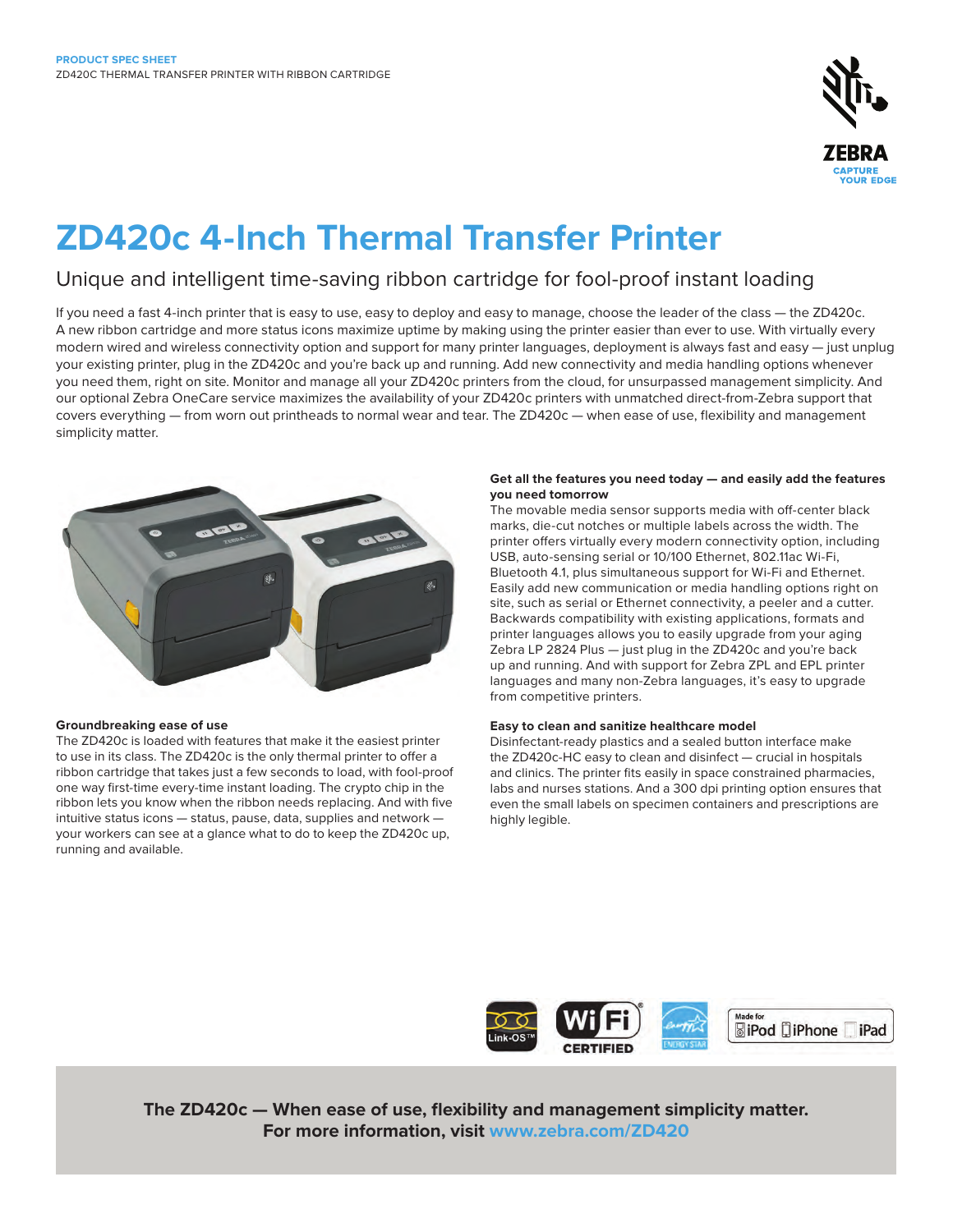ZD420C THERMAL TRANSFER PRINTER WITH RIBBON CARTRIDGE

## **Optional battery for cordless operation**

The removable desktop battery power option makes it easy to transport the ZD420c printer on a cart for on-the-spot printing, reducing steps, increasing productivity and improving task accuracy. The battery housing mounts securely to the printer base and connecting the battery is as simple as snapping the battery into the housing. And the high-capacity battery can power it all for a full shift — the printer at maximum print speed, along with a peeler, cutter and keyboard.

## **Link-OS for unparalleled ease of management**

With Link-OS, Zebra's unique printer software platform, you can easily deploy and manage one printer, a group of specific printers or all printers anywhere in the world via the cloud. And a quick tap of an NFC-enabled mobile device on the ZD420 provides access to Zebra's extensive knowledge base of how-to videos and more for fast issue resolution.<sup>1</sup>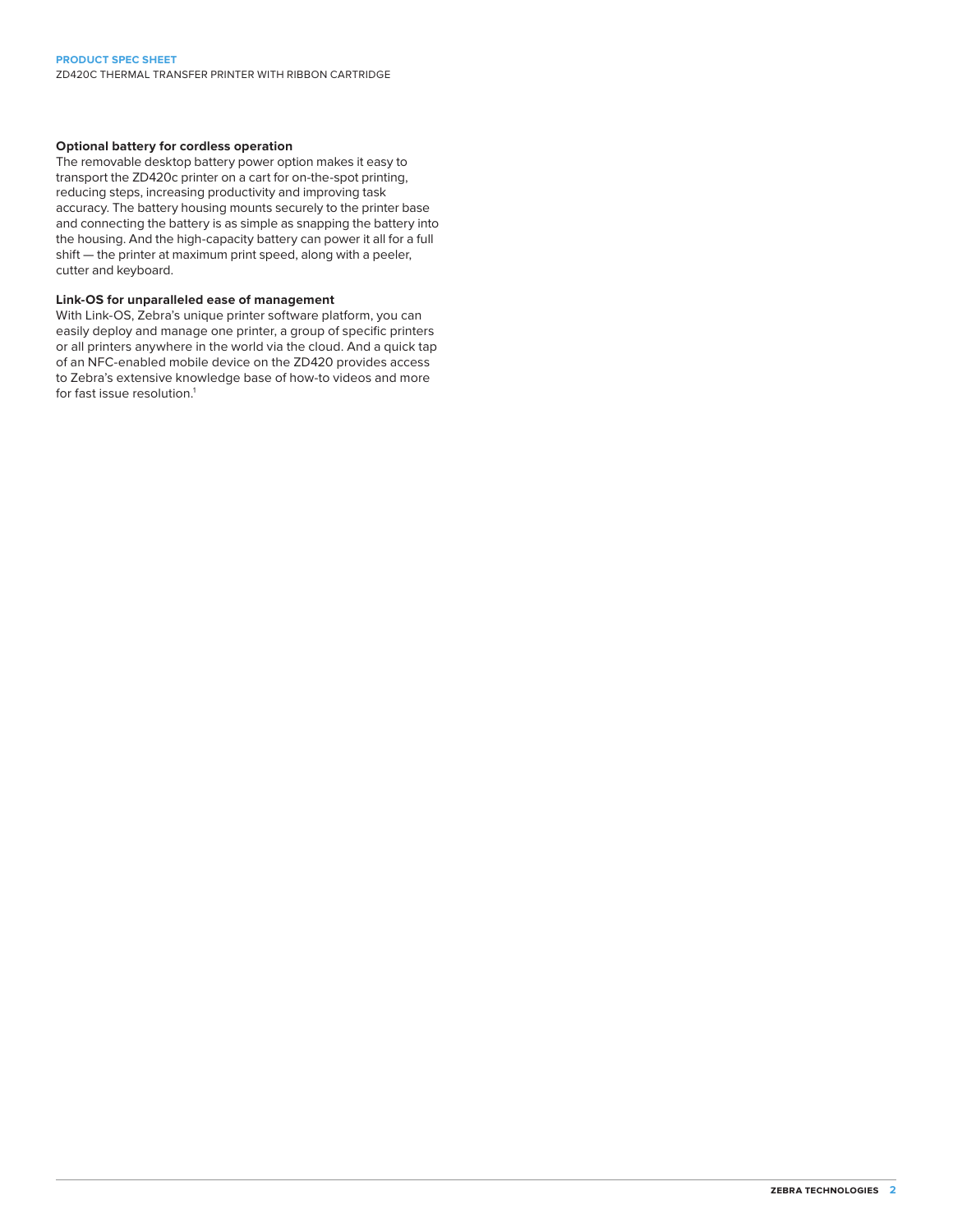# **ZD420c Specifications Chart The ZD420c**

**Standard Features** • Thermal Transfer print method • ZPL and EPL programming languages • 5 status icon, 3 button user interface • USB 2.0, USB Host • OpenACCESS™ for easy media loading • Dual-wall frame construction • ENERGY STAR qualified • Real Time Clock **Physical Characteristics Dimensions** 10.0 in. L x 8.0 in. W x 7.0 in. H 254 mm L x 202 mm W x 177 mm H **Weight** 5.0 lbs./2.3 kg **Printer Specifications**

| Resolution                              | 203 dpi/8 dots per mm<br>Optional 300 dpi/12 dots per mm<br>Resolution can be factory installed or changed on<br>site via accessory kits. Resolution can be changed<br>from 300 dpi to 203 dpi, as well as from 203 dpi<br>to 300 dpi. |  |
|-----------------------------------------|----------------------------------------------------------------------------------------------------------------------------------------------------------------------------------------------------------------------------------------|--|
| Memory                                  | 512 MB Flash: 256 MB SDRAM                                                                                                                                                                                                             |  |
| <b>Maximum Print Width</b>              | 4.09 in./104 mm for 203 dpi and 300 dpi                                                                                                                                                                                                |  |
| <b>Maximum Print Speed</b>              | 6 in./152 mm per second (203 dpi)<br>4 in./102 mm per second (300 dpi)                                                                                                                                                                 |  |
| <b>Media Sensors</b>                    | Full width, moveable reflective/black mark sensor;<br>multi-position transmissive/gap sensor                                                                                                                                           |  |
| Firmware                                | ZPL II; EPL 2; XML; ZBI                                                                                                                                                                                                                |  |
| <b>Media Characteristics</b>            |                                                                                                                                                                                                                                        |  |
| <b>Maximum Label Length</b>             | 39.0 in /991 mm                                                                                                                                                                                                                        |  |
| Maximum Label and<br><b>Media Width</b> | 4.65 in./118 mm                                                                                                                                                                                                                        |  |
| <b>Media Roll Size</b>                  | 5.00 in./127 mm outer diameter Core inner<br>diameter: 0.5 in. (12.7 mm) and 1.0 in. (25.4 mm)<br>standard, 1.5 in. (38.1), 2.0 in., (50.8 mm) and 3.0 in.<br>(76.2 mm) using optional adapters                                        |  |
| <b>Thickness</b>                        | 0.003" (0.08mm) min.; 0.0075 (.1905mm) max.<br>(tear-off mode only)                                                                                                                                                                    |  |
| <b>Media Types</b>                      | Roll-fed or fan-fold, die cut or continuous with or<br>without black mark, tag stock, continuous receipt<br>paper, and wristbands                                                                                                      |  |
| <b>Operating Characteristics</b>        |                                                                                                                                                                                                                                        |  |
| <b>Operating Temperature</b>            | 40° to 105° F/4.4° to 41° C                                                                                                                                                                                                            |  |
| <b>Storage Temperature</b>              | -40° to 140° F/-40° to 60° C                                                                                                                                                                                                           |  |
| <b>Operating Humidity</b>               | 10% to 90% non-condensing                                                                                                                                                                                                              |  |
| <b>Storage Humidity</b>                 | 5% to 95% non-condensing                                                                                                                                                                                                               |  |

| Operating Humidity      | TU% to 90% non-condensing                                                                                   |
|-------------------------|-------------------------------------------------------------------------------------------------------------|
| <b>Storage Humidity</b> | 5% to 95% non-condensing                                                                                    |
| Electrical              | Auto-detectable (PFC Compliant) 100-240VAC,<br>50-60Hz; ENERGY STAR qualified; optional 2750<br>mAh battery |

### **Printer Supplies**

Keep your Zebra printer up and running with genuine Zebra printer supplies, available directly from Zebra.

## **Options and Accessories Media Handling** Field installable dispenser — label peel

| ivieuid Hallulliy                 | Ligin iliprallanig niphalipal — langi hagi<br>and present with label present sensor;<br>field installable cutter                                                                                                                                                                                             |
|-----------------------------------|--------------------------------------------------------------------------------------------------------------------------------------------------------------------------------------------------------------------------------------------------------------------------------------------------------------|
| Communications                    | Field installable RS-232 auto-sensing Serial, DB-9<br>factory installed or field installable Ethernet -<br>10/100 internal; factory installed wireless radio:<br>802.11ac Wi-Fi and Bluetooth 4.1                                                                                                            |
| Battery                           | Provides power to the printer to support a full shift<br>of printing at maximum print speed; supports all<br>media handling options                                                                                                                                                                          |
| Keyboard Display Unit             | ZKDU keyboard display units for stand-alone<br>printing solutions                                                                                                                                                                                                                                            |
| <b>Mounting Plate</b>             | Optional accessory to secure ZD Series printers to<br>countertops or shelves                                                                                                                                                                                                                                 |
| <b>Enclosed Power Supply</b>      | Attached power supply accessory<br>for cord-free installation                                                                                                                                                                                                                                                |
| <b>Fonts/Graphics/Symbologies</b> |                                                                                                                                                                                                                                                                                                              |
| <b>Barcode Ratios</b>             | $2:1$ and $3:1$                                                                                                                                                                                                                                                                                              |
| <b>1D Barcodes</b>                | Code 11, Code 39, Code 93, Code 128, ISBT-128,<br>UPC-A, UPC-E, EAN-8, EAN-13, UPC and EAN 2-or<br>5-digit extensions, Plessey, Postnet, Standard<br>2-of-5, Industrial 2-of-5, Interleaved 2-of-5,<br>Logmars, MSI, Codabar and Planet Code                                                                 |
| <b>2D Barcodes</b>                | Codablock, PDF417, Code 49, DataMatrix,<br>MaxiCode, QR Code, MicroPDF, Aztec                                                                                                                                                                                                                                |
| <b>Fonts and Graphics</b>         | 16 resident expandable ZPL II bitmap fonts,<br>two resident scalable ZPL fonts, five resident<br>expandable EPL2 fonts, native open-type font<br>support, Unicode compliant. China units include<br>SimSun simplified Chinese font 64 MB user<br>available non-volatile memory, 8 MB user<br>available SDRAM |

## **Regulatory**

IEC 60950-1, EN55022 Class B, EN55024, EN61000-3-2, EN61000-3-3, FCC Class B, ICES-003, FCC 15.209; 15.247(d), IC RSS 247, EN 300 328, EN 301 893, EN 62311, cTUVus CE Marking, VCCI, C-Tick, S-Mark, CCC, CU, BSMI, KCC, SABS, IN-Metro, BIS, NOM

#### **Environmental Compliance**

#### **Environment**

- RoHS Directive 2011/65/EU; Amendment 2015/863
- REACH SVHC 1907/2006

A complete list of product and materials compliance, please visit:

[www.zebra.com/environment](https://www.zebra.com/us/en/about-zebra/company-information/compliance/products-and-materials-compliance/environmental-management.html)

## **is ideal in:**

#### **Light Manufacturing**

- Agency labels/ nameplates
- Product labels
- Apparel tags

#### **Transportation & Logistics**

• Asset labels

## **Healthcare**

- Lab and specimen labels
- Asset labels
- Blood and IV bag labels
- Sterile services

### **Retail**

- Asset labels • Shelf labels
- Record labels

#### **Government**

- Asset labels
- Record labels

## **Services**

• Service reminder